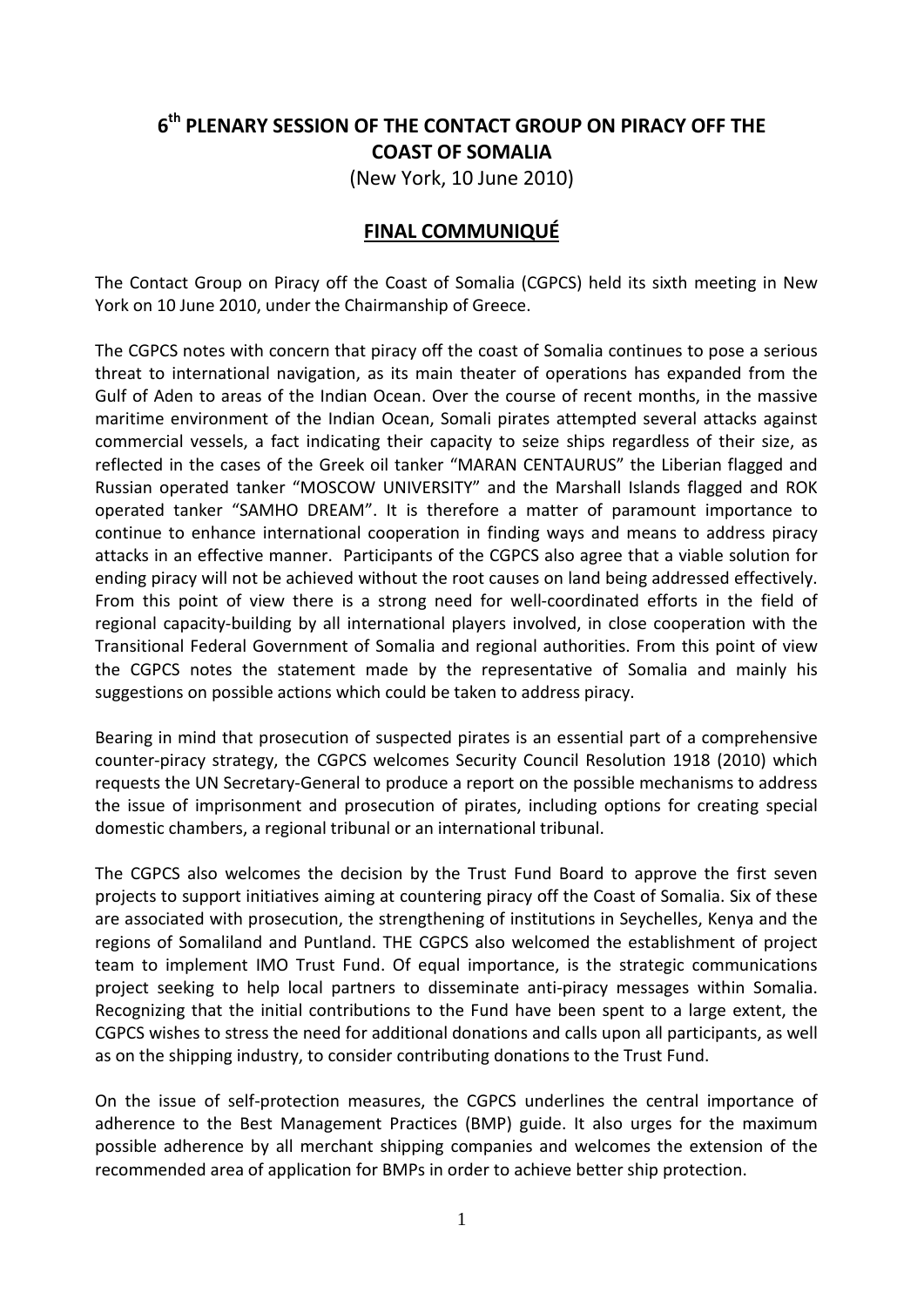The UK reported on the Working Group 1 meeting held in London on 10 May which addressed regional capability development and the challenges posed by the increasing operating area of Somali pirates. The CGPCS reaffirmed its strong support for the activity of multinational and national counter-piracy military operations in the region, and welcomed their continuing success in delivering a substantial level of security for international shipping, in particular in the critical Internationally Recognized Transit Corridor (IRTC) in the Gulf of Aden, which remains the key focus of military operations. The CGPCS noted the agreement in Working Group 1 on concrete steps that could be taken to mitigate threat, including extending the application of industry Best Management Practices, increased use of military Vessel Protection Detachments for vulnerable shipping and increasing the number of military assets available for the operations, including more helicopters, Maritime Patrol Aircraft, replenishment vessels and the wide variety of warships which could be useful for counter-piracy operations, as well as the possibility for increased land-basing options in the region to support such naval and air operations. It also noted with concern the need for additional Maritime Patrol Aircraft to cover the Indian Ocean.

The CGPCS also reaffirmed the importance of continued work on regional capacity development in the broad range of areas identified by the 2009 needs assessment report. It underlined the importance of effective prosecution of pirate suspects and imprisonment of convicted pirates for the credibility of the regional and international response, and welcomed the leadership shown by Kenya and the Seychelles, as well as the interest shown by Tanzania and others in supporting these efforts, notwithstanding the urgent need for a sustainable prosecution and detention solution. The CGPCS also welcomed the positive engagement of the Transitional Federal Government of Somalia and the regional governments of Puntland and Somaliland in the work of Working Group 1 and the associated UN-led discussions with these three authorities on counter-piracy issues (the "Kampala process"). In addition, it noted with appreciation the joint presentation of Working Group 1 on counter-piracy action and forward planning by the Ministers of the Transitional Federal Government of Somalia and Puntland and Galmudug, notably their proposal for a Coastal Monitoring Force. It also considered as a positive step the signature in April 2010 by the TFG and Puntland of a Memorandum of Understanding on co-operation on counter piracy issues and commended concrete steps being taken by the governments to disrupt pirate operations. The CGPCS encouraged all CGPCS partners to provide support, financial or in kind, including for the building of effective Somali structures, and supporting the implementation of the Djibouti code of conduct and other training and equipment needs of partners in the wider region, coordinating their actions with other partners through the Working Group 1 matrix mechanism.

The CGPCS tasked Working Group 1 to continue to promote effective military coordination between different naval forces combating piracy off the coast of Somalia, as well as to enhance further regional capability development.

Denmark reported on the results of the Working Group 2 meeting on legal issues emphasizing the continued progress which was made by States in establishing relevant national legislation and prosecuting pirates. The Chair further noted that WG2 had identified a number of models to ensure prosecution, including through a network of bilateral transfers arrangement, and called on all affected States and organizations to support the work of WG2. As for the UNSC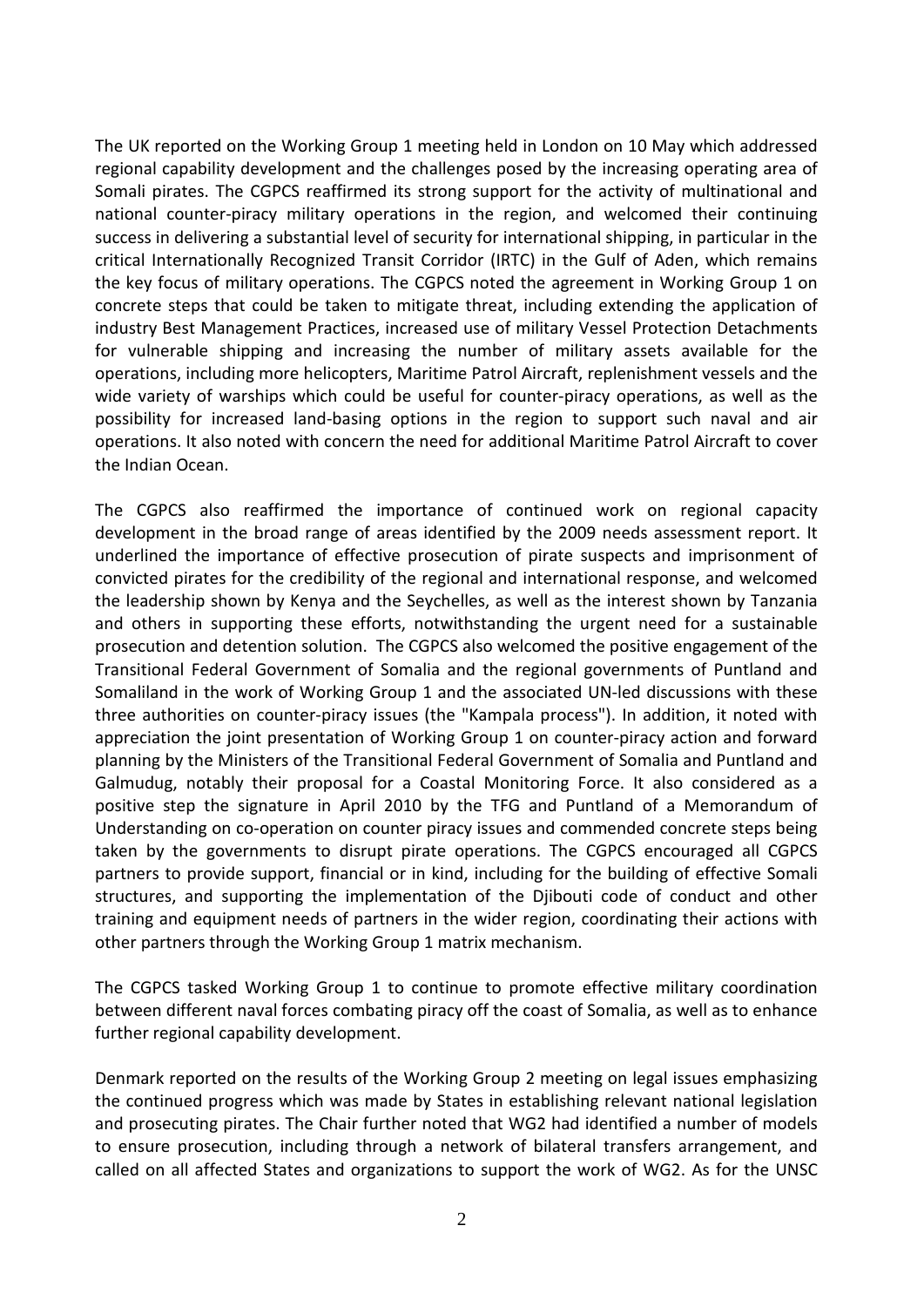Resolution 1918 of 27 April 2010, which requests that the UN produce a report on options for prosecution, including a special domestic chamber, it was highlighted that the work carried out by WG2 would be taken into account by the UN Secretary General in his report which will be presented pursuant to the above said resolution.

The CGPCS wishes to applaud the contribution of regional countries in the field of prosecution, as well as the role of Kenya in bringing pirates to justice, and the commitment of Seychelles to continue prosecution of suspected pirates nationally, with the support of the international community. The CGPCS calls upon all Participating States and Organizations to continue their efforts to ensure prosecution of suspected pirates while stressing at the same time the need for global and regional burden sharing in the fight against piracy. France presented a non-paper for the creation of a special Somali Court relocated to a State in the region, with international support.

The CGPCS tasked WG2 to continue its work in conformity with the conclusions of the Chairman.

The United States reported on results of Working Group 3. Industry and governments have continued to monitor the tactics used by Somali pirates and, based on evaluations, have revised Best Management Practices (BMPs) and other counter piracy guidance. Version 3 of the Industry Best Management Practices (BMPs) has just been completed and has been distributed today. Furthermore, industry groups are currently collaborating and developing seafarer related guidance including papers covering the training, preparation and care of seafarers, and planning actions recommended to be taken for the event of being hijacked by pirates. The results of this effort are anticipated in July. A related submission to the Maritime Safety Committee of IMO is planned in time for its 88<sup>th</sup> session.

During the March 2010 meeting of Working Group 3 (WG3), it was decided that a survey would be conducted to determine how Administrations were disseminating and implementing BMPs. Of the 29 Administrations that attended the meeting, 18 Administrations responded including the four largest ship registries. All responding Administrations disseminate BMPs to their fleets; implementation being voluntary for most of the Administrations, mandatory for others, with several using the International Ship and Port Security Code (ISPS) framework for incorporating counter-piracy measures into ship security plans. The carriage of armed security guards is prohibited by most responding Administrations. CGPCS Participants are encouraged to respond to the survey, if they have not already. The results provide a means to understand how BMPs and other counter piracy guidance are being disseminated and used, so that the most effective implementation of self protection measures can be realized.

Egypt, chair of WG4, made a presentation on the developments that took place since the group last met in January 2010 in New York, including the adoption by the International Trust Fund of the CGPCS of the project prepared by UNPOS on "Utilizing Media to Prevent and Combat Piracy". The chairman of WG4, drew the attention to the "Yearly Progress Questionnaire" which has been distributed lately to all CGPCS members to identify what actions has been taken and which areas remain to be worked upon as far as the communication strategy is concerned to ensure its full implementation